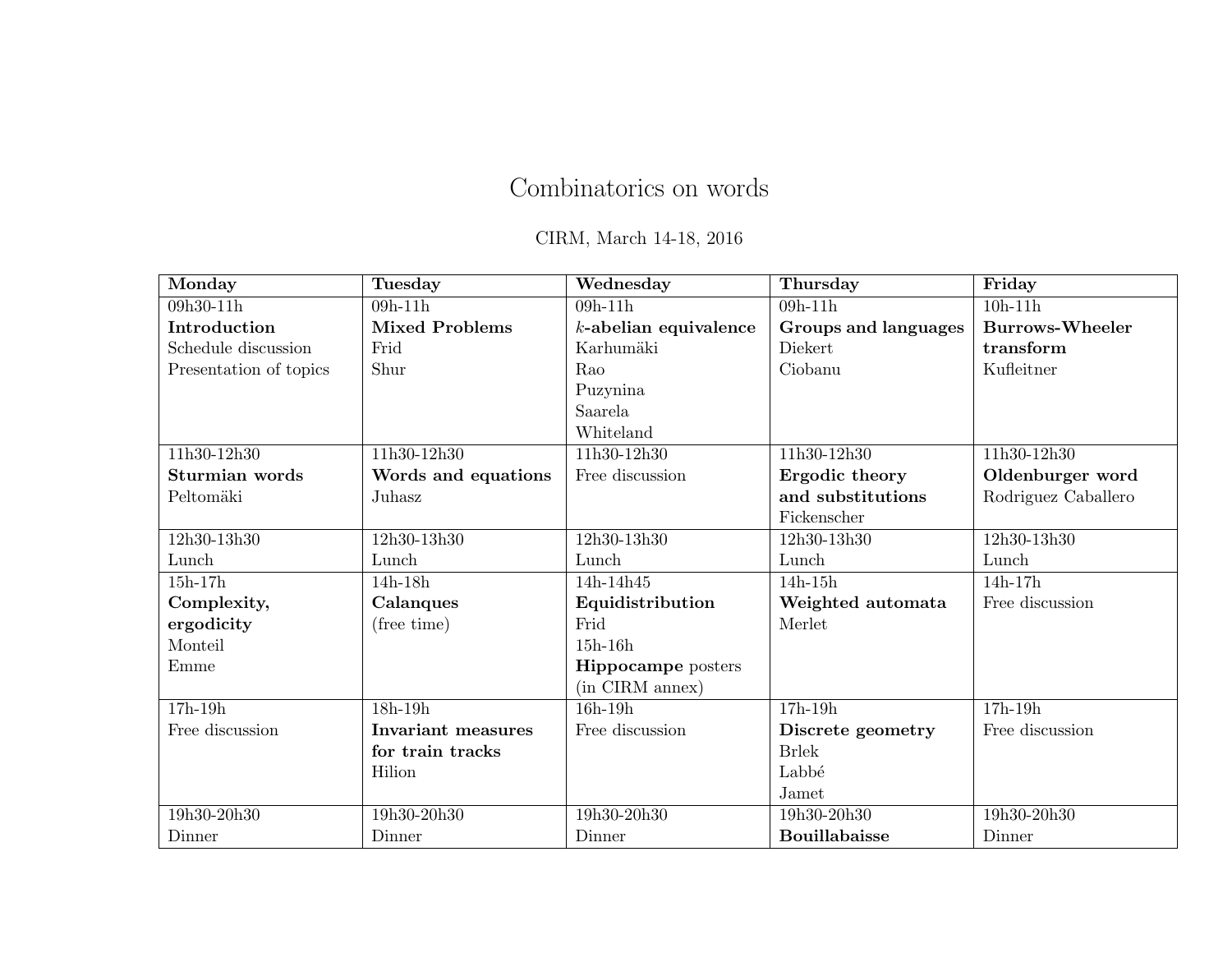### Abstracts

– Laura Ciobanu : Conjugacy languages and growth series in groups.

To any group G generated by a finite set X one can associate several languages of words over X, such as a language of normal forms, or of geodesics, and then determine whether such a language is regular, context-free etc., or analyze the generating function of the language and determine whether it is rational, algebraic or transcendental. There are several beautiful connections between the algebraic or geometric properties of the group and the languages and generating functions mentioned above.

In this talk I will introduce a language which picks one word out of each conjugacy class, and show how for free groups these words are very similar to Lyndon words. Then I will explain how tools from various areas can help determine the transcendence of the conjugacy growth series in free groups.

– Volker Diekert : Sur la continuation d'un programme de Sch¨utzenberger

Schützenberger was interested to characterize those regular languages where the groups in the syntactic monoids belong to a given variety of finite groups. He allowed operations on the language side which are union, intersection, concatenation and modified Kleene-star involving a mapping of a prefix code of bounded synchronization delay to a group  $G$ , but no (!) complementation.

He succeeded to do so first for aperiodic monoids which is the case of the trivial group  $\{1\}$ . Thereby he showed a result which is, in some sense, more fundamental than his famous result StarFree = Aperiodic, but far less known. In a next step he generalized his result from the trivial group to abelian groups. Actually he also proved for every group  $G$  that the modified Kleene-star over prefix code of bounded synchronization delay does not introduce new groups. But he did not prove the converse. So, the programme remained unfinished.

I will speak about recent developments that "concluded" that task. The talk is based on a joint paper with Tobias Walter.

– **Jordan Emme** :  $k$ -bonacci substitutions and thermodynamic formalism.

We study k-bonacci substitutions. For each we define a renormalization operator associated to it and examine its iterates over potentials in a certain class. We also study the pressure function associated to potentials in this class and prove the existence of a freezing phase transition which is realized by the only ergodic measure on the subshift associated to the substitution.

- Jon Fickenscher : Ergodic measures for shifts with eventually constant complexity growth. We will consider (sub)shifts with complexity such that the difference from n to  $n + 1$  is constant for all large  $n$ . The shifts that arise naturally from interval exchange transformations belong to this class. An interval exchange transformation on  $d$  intervals has at most  $d/2$ ergodic probability measures. We look to establish the correct bound for shifts with constant complexity growth. To this end, we give our current bound and discuss further improvements when more assumptions are allowed. This is ongoing work with Michael Damron.
- Anna Frid : Equidistributed sequences generated by binary morphisms.

We associate with a infinite word w from a uniquely ergodic shift a number  $\nu(w)$  from [0, 1] equal to the measure of the set all words smaller than w. This mapping  $\nu$  has been recently studied by Narbel and Lopez, and simultaneously by Avgustinovich, Puzynina and the author.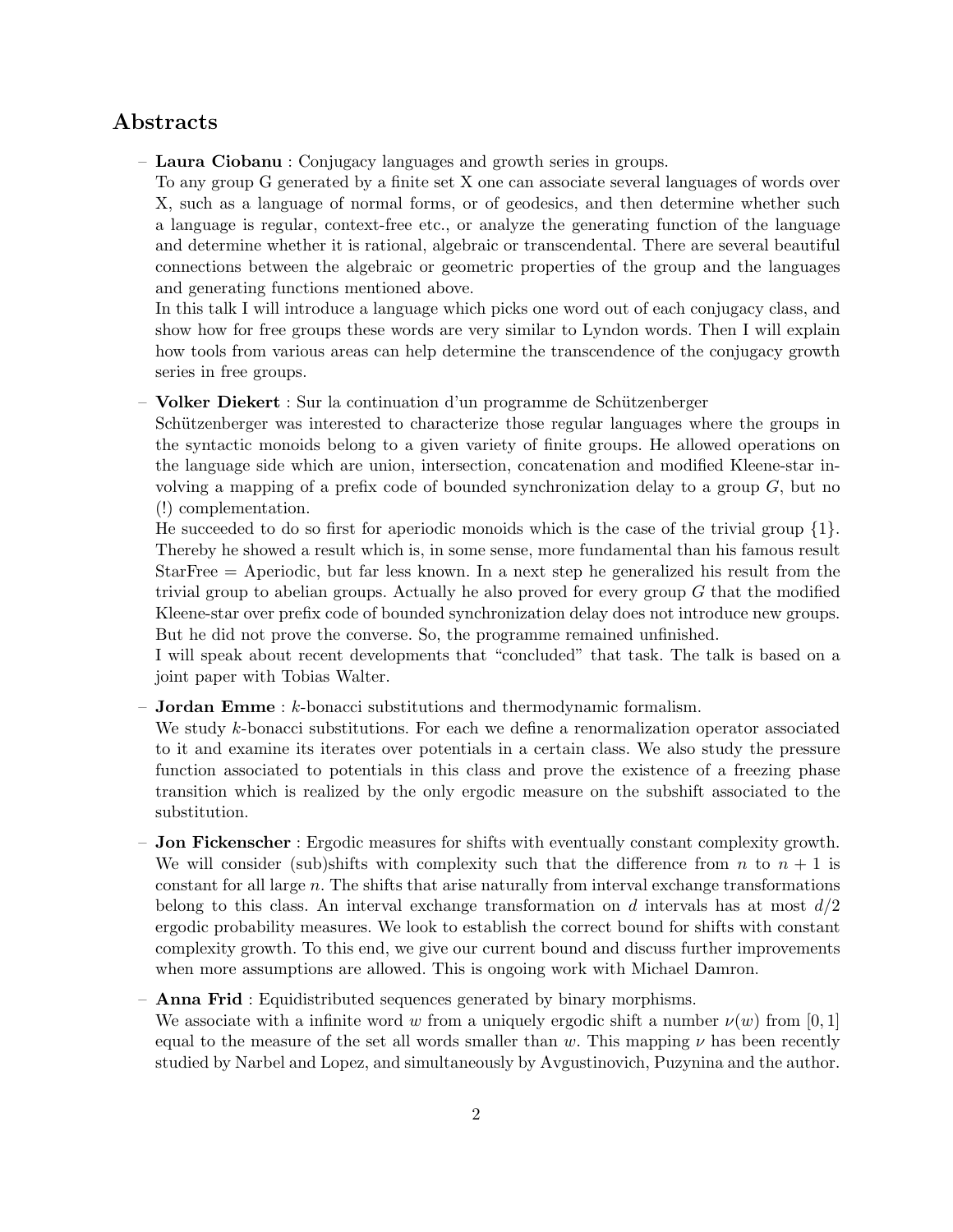In the previous paper, we considered a family of fixed points of morphisms for which  $\nu$  can be constructed directly. Here I show that with some additional techniques, given a primitive binary morphism with an aperiodic fixed point, we can explicitly construct  $\nu(w)$  for all infinite words  $w$  from the shift of the fixed point of the morphism. To do it, we construct a whole equidistributed sequence on [0, 1] corresponding to all shifts of w, with the help of a morphism on intervals.

– Arnaud Hilion : Invariant measures for stationary train-track towers.

We will introduce train-track towers, and explain how they can be used to describe the invariant measures of their "legal subshifts" (or "laminations"). Applications to invariant measures of (non primitive) substitutions or invariant currents of some free group hyperbolic automorphisms will be given. This is a joint work with Nicolas Bédaride and Martin Lustig.

#### – Arye Juhasz : Equations and words.

Let  $F$  be a free group freely generated by a finite set  $X$  and let  $R$  be a cyclically reduced nonempty word in F. Find the possible Dehn functions  $f : \mathbb{N} \longrightarrow \mathbb{N}$  of the group presentation  $P = \langle X|R\rangle$ . (In other words, suppose W is a word in F which represents 1 in the group presented by P. Then, of course, W is the product of k conjugates of R, for a minimally chosen k. In these terms the question is : what are the possible functions f as above, such that  $k < f(|W|)$ , for every such  $W$ ?)

Conjecturally these are  $f(t) \sim t$ ,  $f(t) \sim t^2$ ,  $f(t) \sim 2^t$  and the third Ackermann function. This problem is very difficult and in fact there is no known method in combinatorial and geometrical group theory by which one could attack the problem. There for it is reasonable to subdivide it into two problems :

- Problem 1 : What are the possible non-polynomial Dehn functions ?
- Problem 2 : What are the possible polynomial Dehn functions ?

In the work that I would like to present I solve Problem 1 for positive words  $R$  (relators). I show that if R is positive then the only non-polynomial Dehn function is exponential. The method also gives partial solution to Problem 2, namely, that the polynomial has degree at most 4.

– Glenn Merlet : Separating words with tropical automata.

#### $-$  Jarkko Peltomäki : Square root map on Sturmian words.

In a recent paper, the author considered with M. Whiteland a square root map on Sturmian words. A Sturmian word s of slope  $[0; a+1, b+1, \ldots]$  can be expressed as an infinite product of six distinct minimal squares :  $s = X_1^2 X_2^2 \cdots$ , where the  $X_i$  are one of the words  $S_1 = 0$ ,  $S_2 = 010^{a-1}$ ,  $S_3 = 010^a$ ,  $S_4 = 10^a$ ,  $S_5 = 10^{a+1}(10^a)^b$ , or  $S_6 = 10^{a+1}(10^a)^{b+1}$ . The square root  $S_2 = 0.00$ ,  $S_3 = 0.00$ ,  $S_4 = 10$ ,  $S_5 = 10$  (10),  $S_6 = 10$  (10). The square root of s is defined to be the word  $\sqrt{s} = X_1 X_2 \cdots$ . We proved that  $\sqrt{s}$  has the same set of factors as s.

The square root map can be generalized for so-called optimal squareful words. An optimal squareful word is an infinite aperiodic word whose all positions start one of the minimal squares  $S_i^2$  above. The square root of such a word is well-defined. We constructed an infinite family of non-Sturmian optimal squareful words whose language is preserved by the square ramily of non-sturmian optimal squareful words whose language is preserved by the square root map. However, the Sturmian subshift  $\Omega_{\alpha}$  of slope  $\alpha$  satisfies  $\sqrt{\Omega_{\alpha}} \subseteq \Omega_{\alpha}$ , while the subshift generated by a constructed word fails to satisfy this property. This leads to the following open generated by a constructed word fails to satisfy this property. I his leads to the following open<br>problem : if an aperiodic subshift  $\Omega$  of optimal squareful words satisfies  $\sqrt{\Omega} \subseteq \Omega,$  does it follow that  $\Omega$  contains only Sturmian words? In other words, can this property be used to obtain a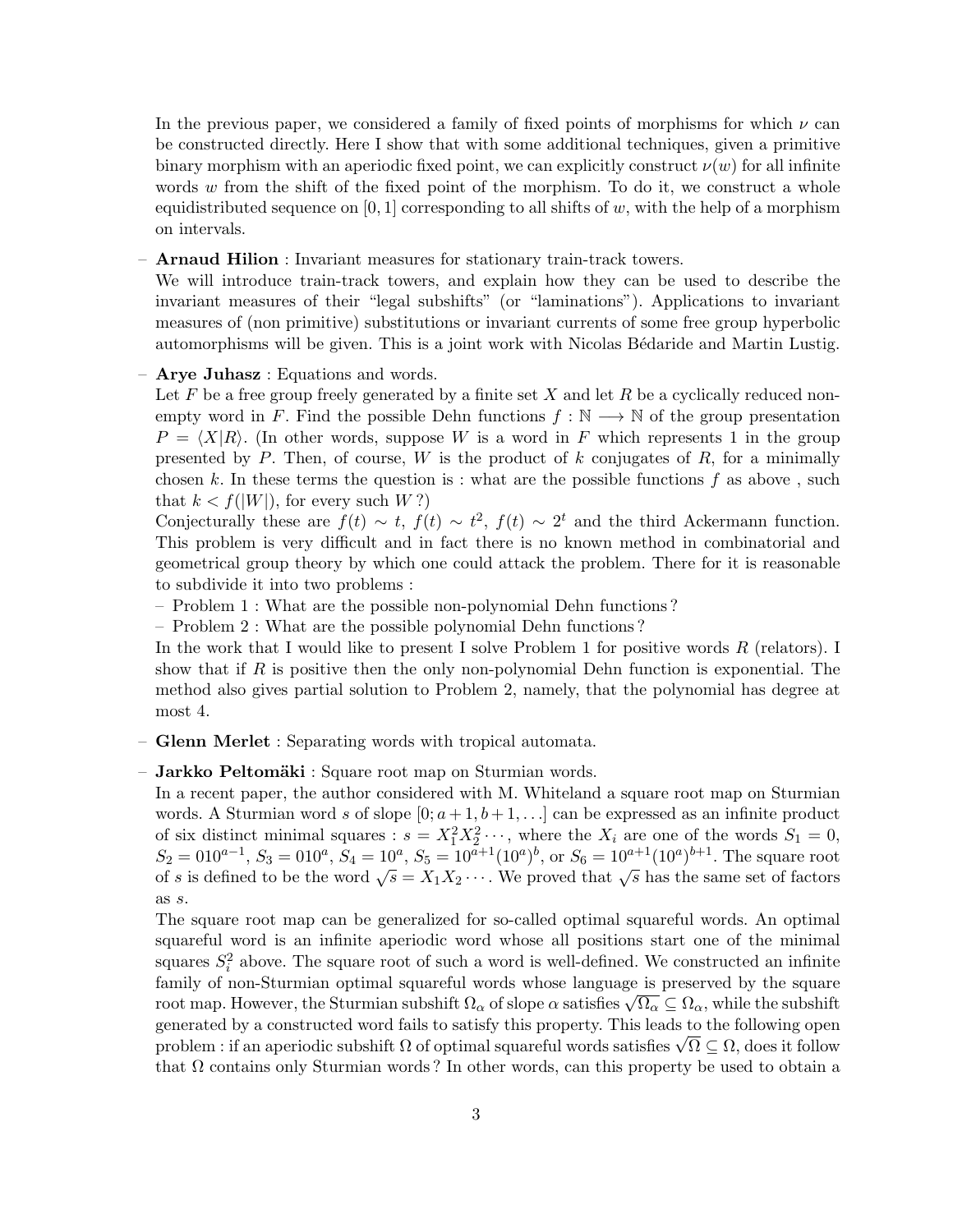characterization of Sturmian words in terms of the square root map ?

This question is linked to specific solutions to the word equation  $X_1^2 X_2^2 \cdots X_n^2 = (X_1 X_2 \cdots X_n)^2$ . A solution to this equation is a primitive word w such that  $w^2$  can be written as a product of the minimal squares  $S_i^2$ ,  $w^2 = X_1^2 X_2^2 \cdots X_n^2$ , satisfying the word equation. We proved that the solutions to the word equation in the language of a Sturmian word of slope  $\alpha$  are exactly the reversed standard words of slope  $\alpha$ . We also showed that an optimal squareful word may contain a solution to the word equation that cannot occur in a Sturmian word : for instance, if S is a long enough reversed standard word, then the word  $SLL$ , where L is S with the two first letters exchanged, is such a solution. Similarly, substituting into  $S(L)^{2n}$  gives such solutions. Computer experiments suggest that all solutions to the word equation either occur in a Sturmian word or are obtainable using the construction given above (or with its variations). Thus we ask : are there other solutions to the word equations than the ones described ? If not, how to characterize all solutions ?

We believe that the proposed open problems are connected. Solving the latter can possibly lead to a solution of the former problem.

- Svetlana Puzynina : k-abelian palindromicity.
- **Michaël Rao** :  $k$ -abelian avoidability.
- Aleksi Saarela : k-abelian complexity and fluctuation.
- $-$  **Markus Whiteland** :  $k$ -abelian singletons in connection with Gray codes for Necklaces.
	- This work is based on  $[1]$ . We are interested in the equivalence classes induced by k-abelian equivalence, especially in the number of the classes containing only one element, k-abelian singletons. By characterizing  $k$ -abelian equivalence with  $k$ -switchings, a sort of rewriting operation, we are able to obtain a structural representation of k-abelian singletons. Analyzing this structural result leads, through rather technical considerations, to questions of certain properties of sets of vertex-disjoint cycles in the de Bruijn graph  $dB_{\Sigma}(k-1)$  of order  $k-1$ . Some problems turn out to be equivalent to old open problems such as Gray codes for necklaces (or conjugacy classes). We shall formulate the problem in the following.

Let  $\mathcal{C} = \{V_1, \ldots, V_n\}$  be a cycle decomposition of  $dB_{\Sigma}(n)$ , that is, a partition of the vertex set  $\Sigma^n$  into sets, each inducing a cycle or a loop in  $dB_\Sigma(n)$ . Let us then define the quotient graph  $dB_{\Sigma}/\mathcal{C}$  as follows. The set of points are the sets in  $\mathcal{C}$ . For distinct sets  $X, Y \in \mathcal{C}$ , we have and edge from X to Y if and only if there exists  $x \in X$ ,  $y \in Y$  such that  $(x, y) \in dB_{\Sigma}(n)$ .

An old result shows that the size of a cycle decomposition of  $dB_{\Sigma}(n)$  is at most the number of necklaces of length n over  $\Sigma$  (see [2]). We call a cycle decomposition maximal, if its size is maximal. In particular, the cycle decomposition given by necklaces is maximal.

**Conjecture 1.** For any  $\Sigma$  and  $n \in \mathbb{N}$ , there exist a maximal cycle decomposition C of  $dB_{\Sigma}(n)$ such that  $dB_{\Sigma}(n)/\mathcal{C}$  contains a hamiltonian path.

A natural candidate to study here is the cycle decomposition given by necklaces. This has been studied in the literature in the connection of Gray codes for necklaces. Concerning this, there is an open problem since 1997 [3] : Let  $\Sigma = \{0, 1\}$ , n odd, and C be the cycle decomposition given by necklaces of length n over  $\{0, 1\}$ . Does  $dB(n)/C$  contain a hamiltonian path?

The answer to the above has been verified to be "yes" for  $n \leq 15$  ([1]). The case of  $n \geq 4$  and  $n$  even, the graph is bipartite with one partition larger than the other. On the other hand, we can find other maximal cycle decompositions of  $dB_{\Sigma}(4)$ ,  $dB_{\Sigma}(6)$ , and  $dB_{\Sigma}(8)$  for the binary alphabet which all admit hamiltonian quotient graphs.